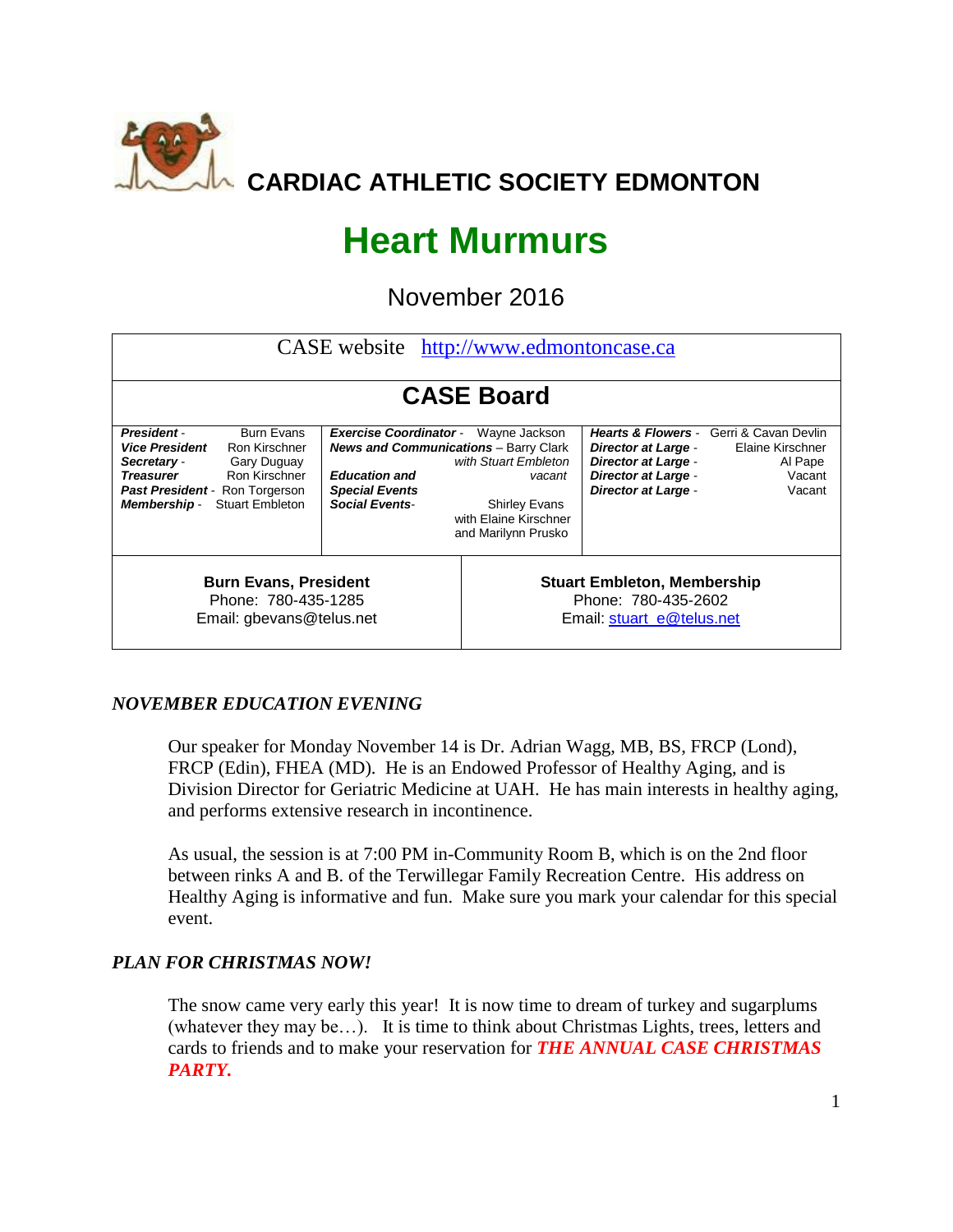It will happen in the cafeteria at SEESA (9350 82 St NW, Edmonton, AB) on Sunday December 4, 2016 beginning with cocktails at 5:00 PM and Christmas dinner will all the fixings around 6:00 PM The price is \$30 per plate and it will be catered by SEESA as it was in 2014.

Gary Duguay and Stuart Embleton now have tickets for sale so please make your reservation the next time you see either one of them. Alternatively, you can phone or email either of them to make your reservations. The caterer must know the number of guests by December 1 so that will be the final day for ticket sales.

- Gary Duguay: Phone 780-433-8628, email: [garyduguay@shaw.ca](mailto:garyduguay@shaw.ca)
- Stuart Embleton Phone 780-435-2602 email: [stuart\\_e@telus.net](mailto:stuart_e@telus.net)

# *ITS THAT TIME OF YEAR…ALREADY!*

The 2017 CASE membership fee is payable before December 31, 2016. Stuart Embleton will be collecting the fees and issuing the new membership cards for 2017. These cards will be needed to obtain the City's discounted rates on the use of the Terwillegar Family Recreation Centre and participation in the CASE exercise and volleyball programs. With our new bylaws, membership cards will be provided for members and spouses!

### *KEEP ON WALKING- LAYER UP FOR WALKING IN COLD WEATHER*

"It's too cold." "It's too hot." "It's raining." Weather-related excuses are some of the most common reasons that walkers don't walk. But with the right clothing and preparation, almost any type of weather can be walking weather. A key to staying warm when you're walking in cold temperatures is to stay dry — and that's exactly what layering helps you do. By removing layers as you warm up, you'll avoid excessive sweating, which can cause you to become chilled, especially later in your walk. Then you can replace layers as you cool down to remain warm.

*First layer*: Start with a light synthetic fabric, such as Cool-Max or polypropylene, closest to your skin. It will pull sweat away from your skin and allow it to dry quickly.

*Second layer*: This is your insulation. Look for a fleece, sweater, or sweatshirt made of a synthetic fabric like Polartec, or a wool blend that provides warmth while wicking away moisture. (Avoid cotton, because it stays wet.) Depending on the temperature, you may want insulating bottoms, too. You can also select different thickness levels for more or less insulation, or double up on this layer if it's really cold.

*Third layer*: This one protects you from wind, rain, or snow. A waterproof or waterresistant, breathable jacket and pants, such as those made of Gore-Tex, will keep you warm and dry. Look for styles with vents that you can easily open and close to stay comfortable. Velcro or drawstrings at your waist and wrists will also prevent cold air from sneaking in.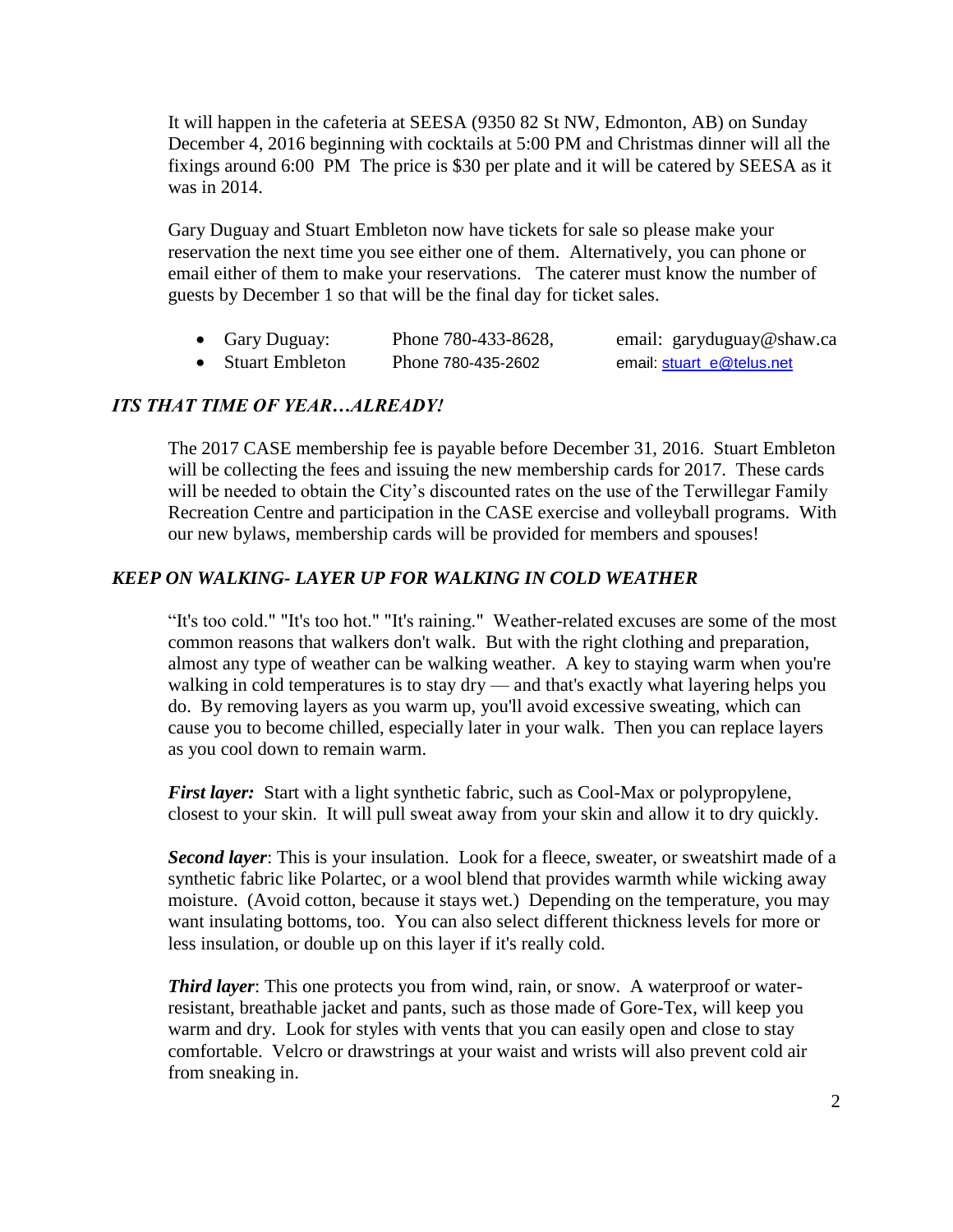When choosing layers, dress for a temperature that's about 10 degrees higher than the day's forecast, because you'll be generating your own heat as you get moving. Don't forget to cover your ears, hands, and head. One or the realities of walking in Edmonton in winter is there will be ice under the snow… It is worth investing in a set of strap on walking cleats to grip on the ice!

*Especially in our climate:* A very important consideration for winter walking in Edmonton is your footwear and maintaining your footing. Warm, insulated snow boots with an aggressive tread such as Vibram is always a good thing in our climate. Cold feet are always a bad thing! Other things to consider are the use of walking poles (particularly ones with a metal stud to grip on ice) and strap on studs for your snow boots to deal with icy sidewalks and paths. These grips are widely available in camping and sporting goods stores. One suggestion is to take your boots with you when buying the studs since a good fit is helpful.

Source: Extracted from Healthbeat [Harvard Health Blog](http://www.health.harvard.edu/blog) Posted October 14, 2015, 9:30 am

#### *GET UP, STAND UP, FOR YOUR HEALTH*

A solid body of scientific evidence strongly suggests that the more time a person spends [sitting,](http://www.ncbi.nlm.nih.gov/pubmed/24236168) the higher their risk of death from any cause. Multiple large studies and highquality data analyses show that regardless of age or health issues, the hours we spend in our chairs, cars, or on the sofa watching television can literally kill us.

What can we do to minimize the risk of the sitting we do? A very well-conducted [study](http://www.thelancet.com/journals/lancet/article/PIIS0140-6736(16)30370-1/abstract) published in July 2016 in *The Lancet* looked at a massive load of data from 16 large studies and including over a million subjects. They aggregated the information, re-ran the analyses, and corrected for individual and population variations. What they found was that 60 to 75 minutes of moderate physical activity like walking to work, walking the dog, riding a stationary bike, line dancing, golf or softball, doubles tennis, or coaching sports eliminates the risk of death related to sitting, even from sitting for more than eight hours per day.

Can't get in an hour or more of these types of activities per day? Just 25 minutes of moderate activity is somewhat protective, even for people who sit for eight or more hours per day. The way physical activity energy expenditure was calculated, vigorous activities count more, so less time of the most strenuous exercise is needed to be protective.

Wondering what constitutes moderate and vigorous activity? Moderate activities include walking at a moderate or brisk pace of 3 to 4.5 mph on a level surface inside or outside, hiking, bicycling 5 to 9 mph on level terrain, or with few hills, stationary bicycling using moderate effort, shoveling light snow, gardening and yard work, home repair, housework.

Vigorous activities include bicycling on hilly terrain, spinning or step classes, step aerobics, water jogging, performing jumping jacks, using a stair climber machine at a fast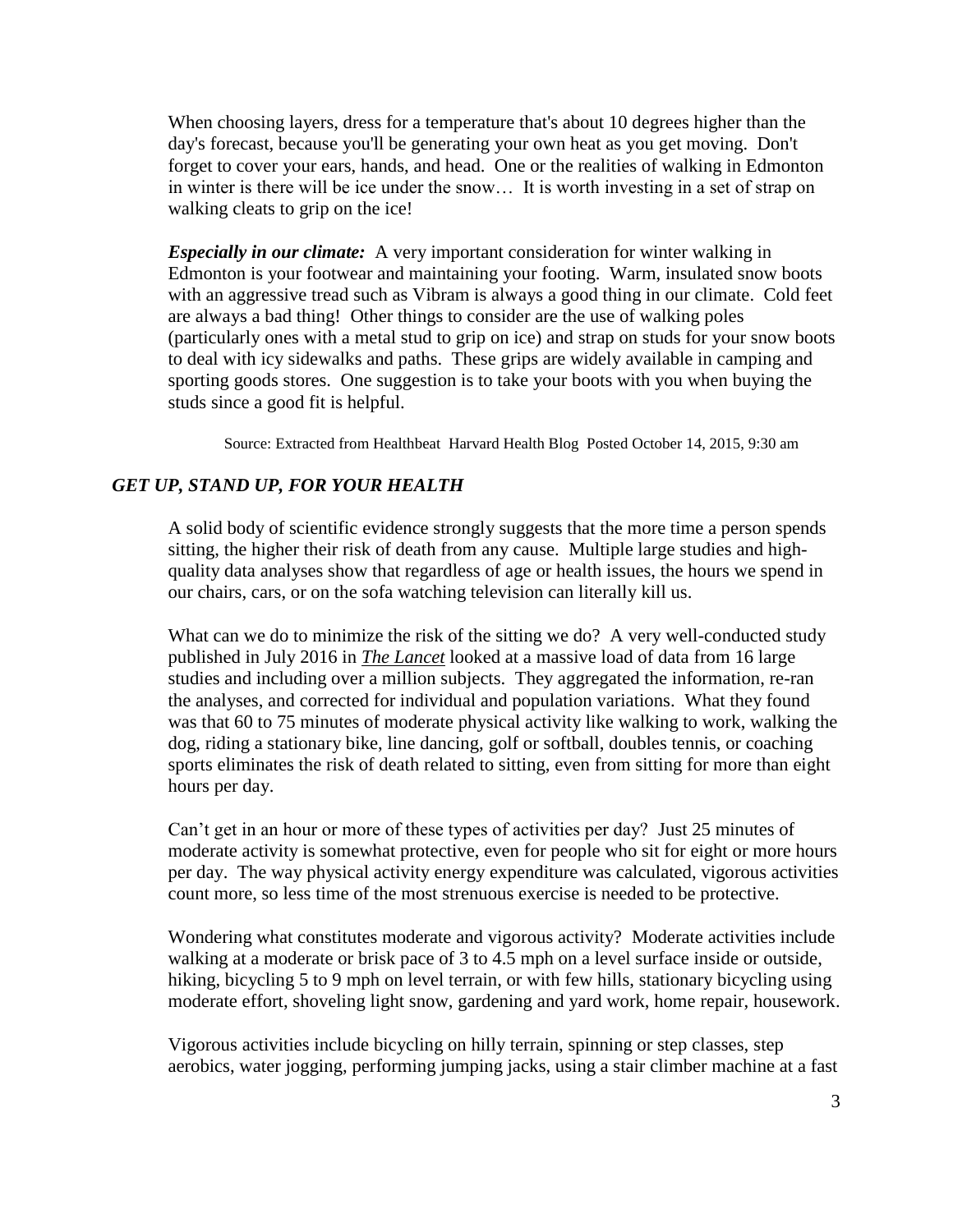pace, using a rowing machine with vigorous effort, circuit weight training, cross-country skiing, heavy or rapid shoveling (more than 10 lbs per minute), standing or walking while carrying heavy loads of 50 lbs or more, taking loads of 25 lbs or more up a flight of stairs.

Other studies have suggested that periods of exercise can be broken up and spread out throughout the day and still be beneficial. One [study](http://www.ncbi.nlm.nih.gov/pubmed/25137367) found that even hourly breaks of light activity decreased measurable damage to our arteries.

Is a lot of your time sitting spent watching TV? What was fascinating about this study was that time spent just generally sitting was analyzed separately from time spent sitting and watching television. The study found that TV time is associated with even greater risk of death, and exercise was not as protective. Even more than an hour per day of moderate activity did not eliminate the risks associated with five or more hours per day of sitting in front of the tube.

Why the extra negative effect of TV watching? The authors hypothesize that people are more likely to get up and walk around at work than they are while watching TV. In addition, people tend to watch TV in the evening after eating dinner, which may have negative effects on our blood sugars and fat metabolism. Or, perhaps people are prompted to snack on unhealthy foods during those commercials breaks.

Whether it's sitting in a chair or watching TV, those who get less than five minutes of moderate activity per day fare the worst, and the longer they sit, the higher their risk of death from any cause – be it heart disease or cancer.

Even a little bit of movement matters. The take-home message from the Lancet study, as well as the mountain of research in this area, is that less sitting and more exercise is the goal, and every little bit of improvement in either area helps. For those who ride to work or have a desk job, taking short movement breaks throughout the day is protective. Can't resist watching endless hours of television? Consider buying an exercise bike or a treadmill, and place it squarely in front of the screen. In any case, find a sport or active hobby that you enjoy, and do as much, or as little, as you can, because it all counts.

Source: [Monique Tello, MD, MPH](http://www.health.harvard.edu/blog/author/mtello) Harvard Health Blog August 18, 2016